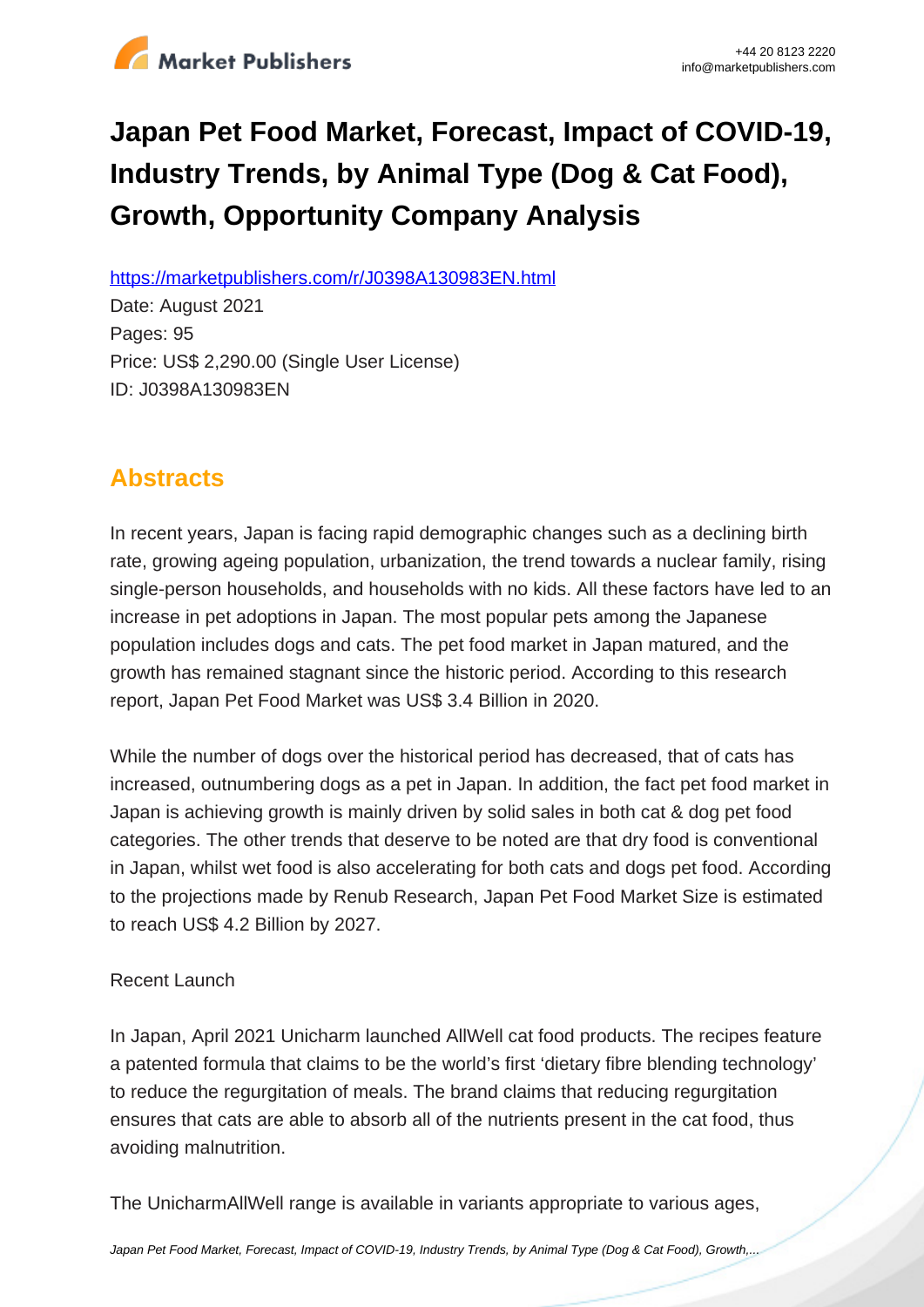

lifestyles, and functional needs. The prevention of regurgitation and consequent loss of vital nutrients could appeal strongly to cat owners concerned about the physical wellness and resilience of their cats.

In addition, coupled with the growing concerns over pet food safety, 'Made in Japan' products are winning customers' favour. In contrast, imported pet foods are subject to animal quarantine and must comply with Pet Food Safety Laws. As per our analysis, Japan Pet Food Market forecasted to grow at a CAGR of 3.06% from 2020 to 2027.

Moreover, the most popular pet food distribution channel includes store-based retailing, non-store retailing (online) and non-retail channels (veterinary clinics). The most widespread distribution channel for pet food products in Japan is store-based retailing, specializing in food or pet products. The store-based retailing is opted by customers as these shops provide a wide variety of products under one roof. However, E-commerce has become a steadily popular preference among busy Millennials. In addition, the COVID-19 has also hiked the market segment among all distribution channels as the markets in the country were shut and consumers were dealing in online purchase channel.

Furthermore, the Japanese pet food market is highly competitive with fierce price competition. The price war is pushing manufacturers to come out with different and advanced pet foods. The major players in the Japanese pet food market include Mars Incorporated, Nestle Purina Pet Food, Royal Canin and Hill's Pet Nutrition. Indeed, new product development, mergers & acquisitions of small established innovative product lines by the companies are the most adopted strategies in the market.

COVID-19 Impact on Japan Pet Food Market:

The pet food industry amidst the COVID-19 pandemic has adversely impacted the market due to the deferment of manufacturing, processing, and packaging motions of companies associated with the pet food market. This has emerged in the limited availability of products, thereby hampering the pet food market in early 2021.

However, the main driver for the market is the humanization of pets, wherein human attributes are ascribed to pets, and they are treated likewise. This trend will result in an increased focus on pet health, nutrition, weight, and overall wellness during the forecasted period. Furthermore, the trend is expected to force manufacturers to produce high-quality foods with an eye on natural and organic content.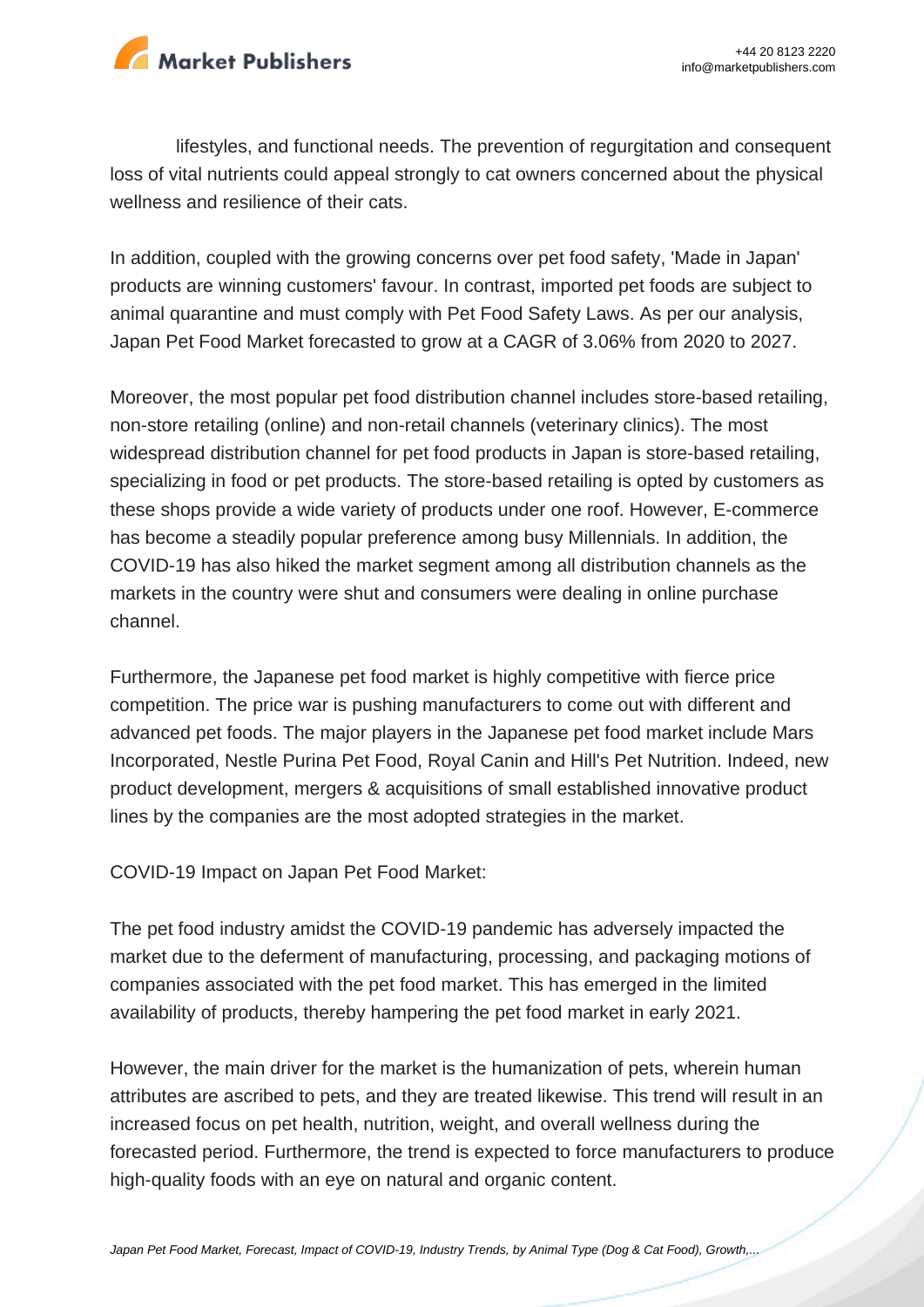

Renub Research latest report "Japan Pet Food Market, By Animal Type (Dog Pet Food, Cat Pet Food and Others Pet Food), Dog Pet Food (Dry Dog Food, Wet Dog Food and Others Dog Food), Cat Pet Food (Dry Cat Food, Wet Cat Food and Others Cat Food), Distribution Channels Dog Food Market (Store-based Retailing, Non-Store Retailing (Online) and Non-Retail Channels (Veterinary Clinics)), Distribution Channels Cat Food Market (Store-based Retailing, Non-Store Retailing (Online) and Non-Retail Channels (Veterinary Clinics)), Companies (Mars Incorporated, Nestle Purina Pet Food, Royal Canin, Hill's Pet Nutrition and Unicharm)" provides a detailed analysis of Japan Pet Food Industry.

Animal Type - Pet Food Market has been covered from 3 viewpoints:

- 1. Dog Pet Food
- 2. Cat Pet Food
- 3. Others Pet Food

Dog Pet Food has been further sub-segmented from 3 viewpoints:

- 1. Dry Dog Food
- 2. Wet Dog Food
- 3. Others Dog Food

Cat Pet Food has been further sub-segmented from 3 viewpoints:

- 1. Dry Cat Food
- 2. Wet Cat Food
- 3. Others Cat Food

Distribution Channels - Dog Food Market has been further segmented from 3 viewpoints:

- 1. Store-based Retailing
- 2. Non-Store Retailing (Online)
- 3. Non-Retail Channels (Veterinary Clinics)

Distribution Channels - Cat Food Market has been further segmented from 3 viewpoints:

- 1. Store-based Retailing
- 2. Non-Store Retailing (Online)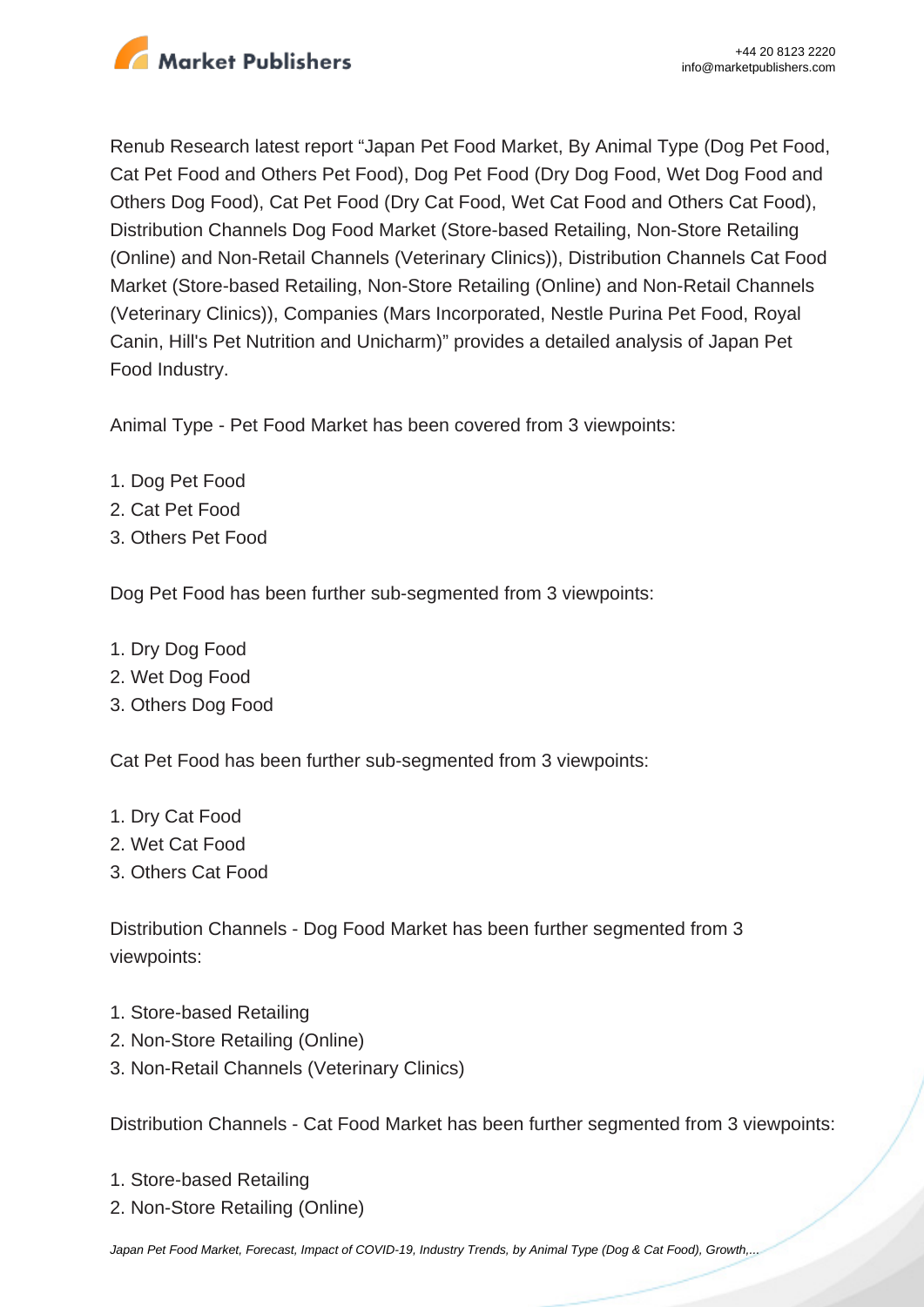

# 3. Non-Retail Channels (Veterinary Clinics)

Company Insights:

**Overview** 

Recent Development

Company Covered:

- 1. Mars Incorporated
- 2. Nestle Purina Pet Food
- 3. Royal Canin
- 4. Hill's Pet Nutrition
- 5. Unicharm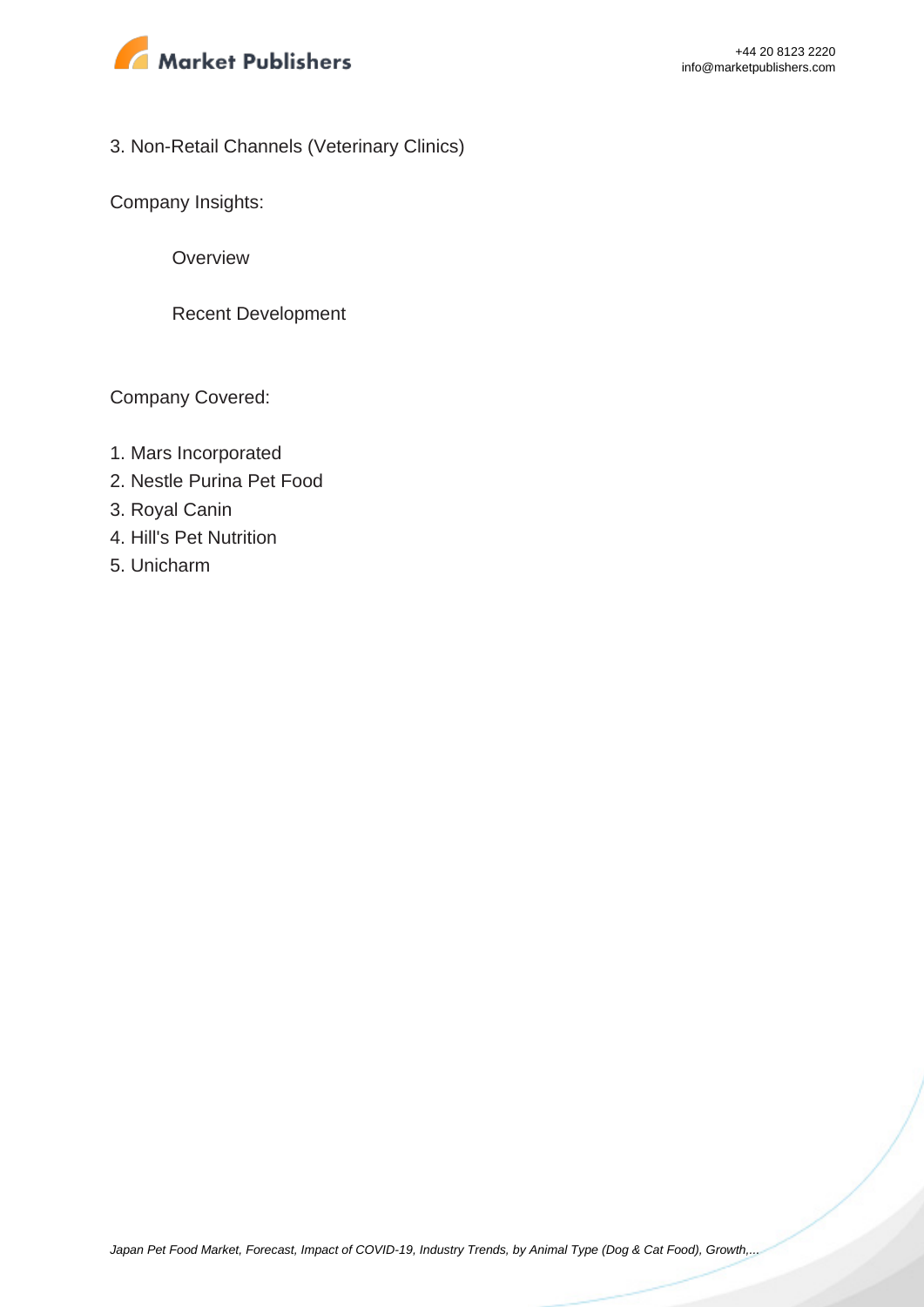

# **Contents**

- **1. INTRODUCTION**
- **2. RESEARCH METHODOLOGY**
- **3. EXECUTIVE SUMMARY**

# **4. MARKET DYNAMICS**

- 4.1 Growth Drivers
- 4.2 Challenges

# **5. INDONESIA MILK POWDER MARKET**

- 5.1 Consumption Analysis
	- 5.1.1 Consumption Market
	- 5.1.2 Consumption Volume
- 5.2 Import Analysis
	- 5.2.1 Import Market
	- 5.2.2 Import Volume

# **6. MARKET SHARE ANALYSIS – INDONESIA MILK POWDER**

- 6.1 By Consumption
- 6.2 By Import
- 6.3 By Distribution
- 6.4 Countries Exporting Milk Powder in Indonesia

# **7. VOLUME SHARE ANALYSIS – INDONESIA MILK POWDER**

7.1 By Consumption 7.2 By Import

# **8. PRODUCTION - INDONESIA MILK POWDER**

8.1 Whole Milk Powder 8.1.1 Market 8.1.2 Volume

[Japan Pet Food Market, Forecast, Impact of COVID-19, Industry Trends, by Animal Type \(Dog & Cat Food\), Growth,...](https://marketpublishers.com/report/consumers_goods/pet_products/japan-pet-food-market-forecast-impact-of-covid-19-industry-trends-by-animal-type-dog-cat-food-growth-opportunity-company-analysis.html)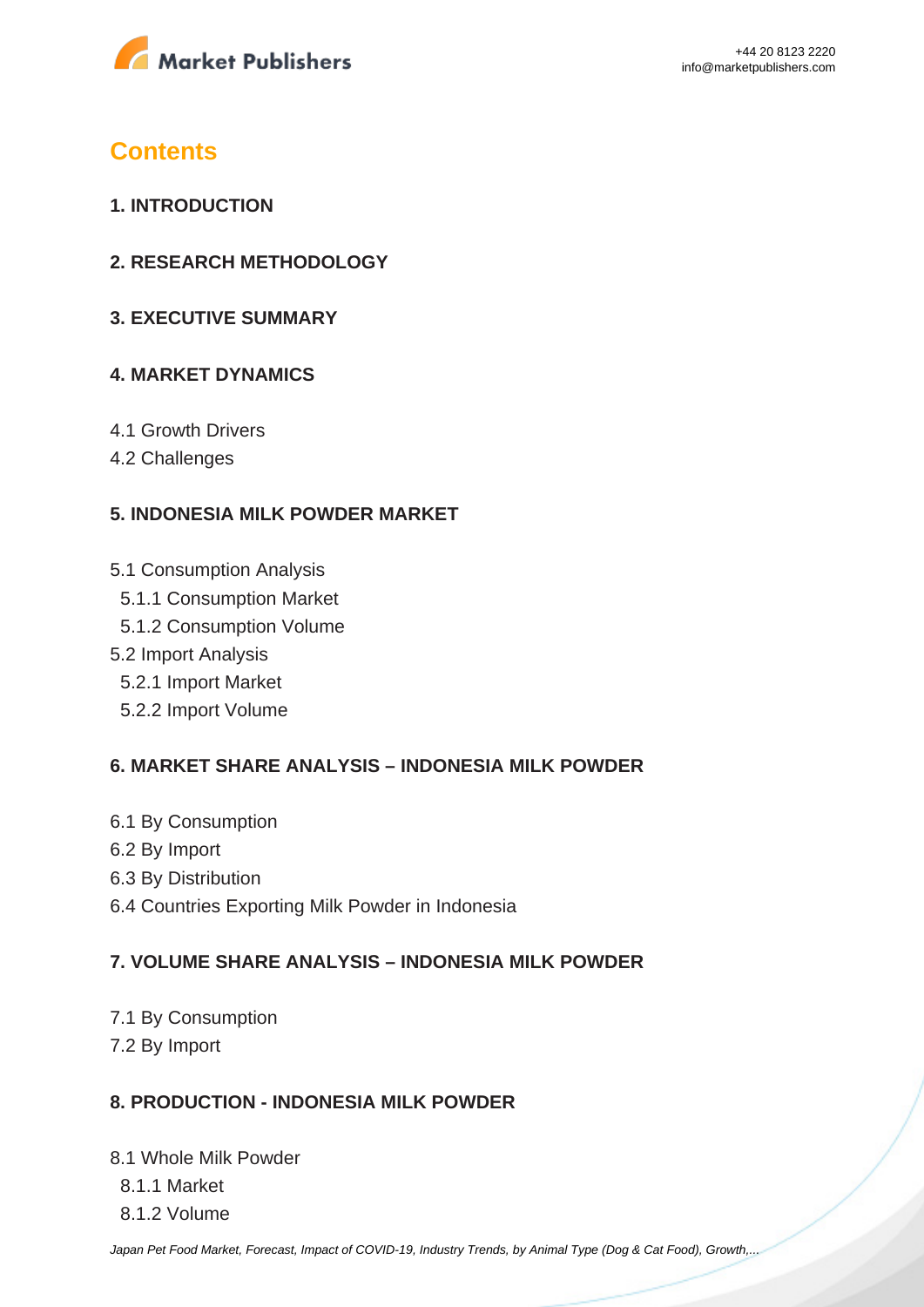

#### **9. CONSUMPTION - INDONESIA MILK POWDER**

9.1 Skimmed Milk Powder

- 9.1.1 Market
- 9.1.2 Volume
- 9.2 Whole Milk Powder
	- 9.2.1 Market
	- 9.2.2 Volume

#### **10. IMPORT - INDONESIA MILK POWDER**

10.1 Skimmed Milk Powder 10.1.1 Market 10.1.2 Volume 10.2 Whole Milk Powder 10.2.1 Market 10.2.2 Volume

#### **11. EXPORT - INDONESIA MILK POWDER**

11.1 Skimmed Milk Powder Volume 11.2 Whole Milk Powder Volume

# **12. EXPORT BY REGIONS - INDONESIA MILK POWDER**

12.1 Export by United States 12.1.1 Market 12.1.2 Volume 12.2 Export by EU 12.2.1 Market 12.2.2 Volume 12.3 Export by New Zealand 12.3.1 Market 12.3.2 Volume 12.4 Export by Australia 12.4.1 Market 12.4.2 Volume 12.5 Export by Other Countries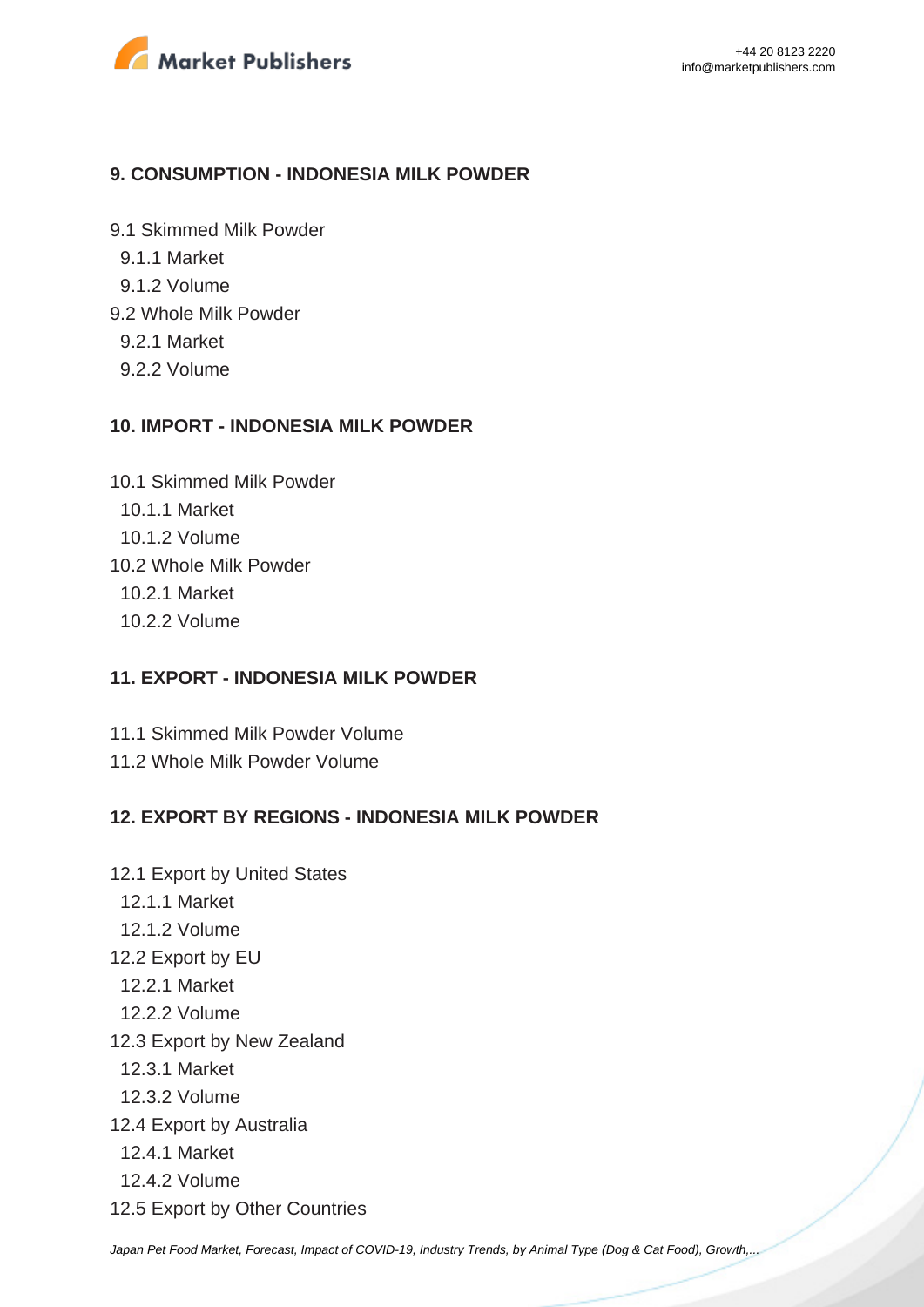

 12.5.1 Market 12.5.2 Volume

# **13. DISTRIBUTION - INDONESIA MILK POWDER**

13.1 Internet Retailing 13.1.1 Market 13.1.2 Volume 13.2 Hypermarkets 13.2.1 Market 13.2.2 Volume 13.3 Supermarkets 13.3.1 Market 13.3.2 Volume 13.4 Convenience Store 13.4.1 Market 13.4.2 Volume 13.5 Traditional Grocery Retailers 13.5.1 Market

13.5.2 Volume

# **14. COMPANY ANALYSIS**

- 14.1 PT Ultrajaya Milk Industry & Trading Co Tbk
	- 14.1.1 Overview
	- 14.1.2 Recent Development
- 14.1.3 Financial Insight
- 14.2 Olam International
	- 14.2.1 Overview
	- 14.2.2 Recent Development
- 14.2.3 Financial Insight
- 14.3 PT Indofood CBP Sukses Makmur Tbk
	- 14.3.1 Overview
- 14.3.2 Recent Development
- 14.3.3 Financial Insight
- 14.4 Danone S.A.
	- 14.4.1 Overview
	- 14.4.2 Recent Development
	- 14.4.3 Financial Insight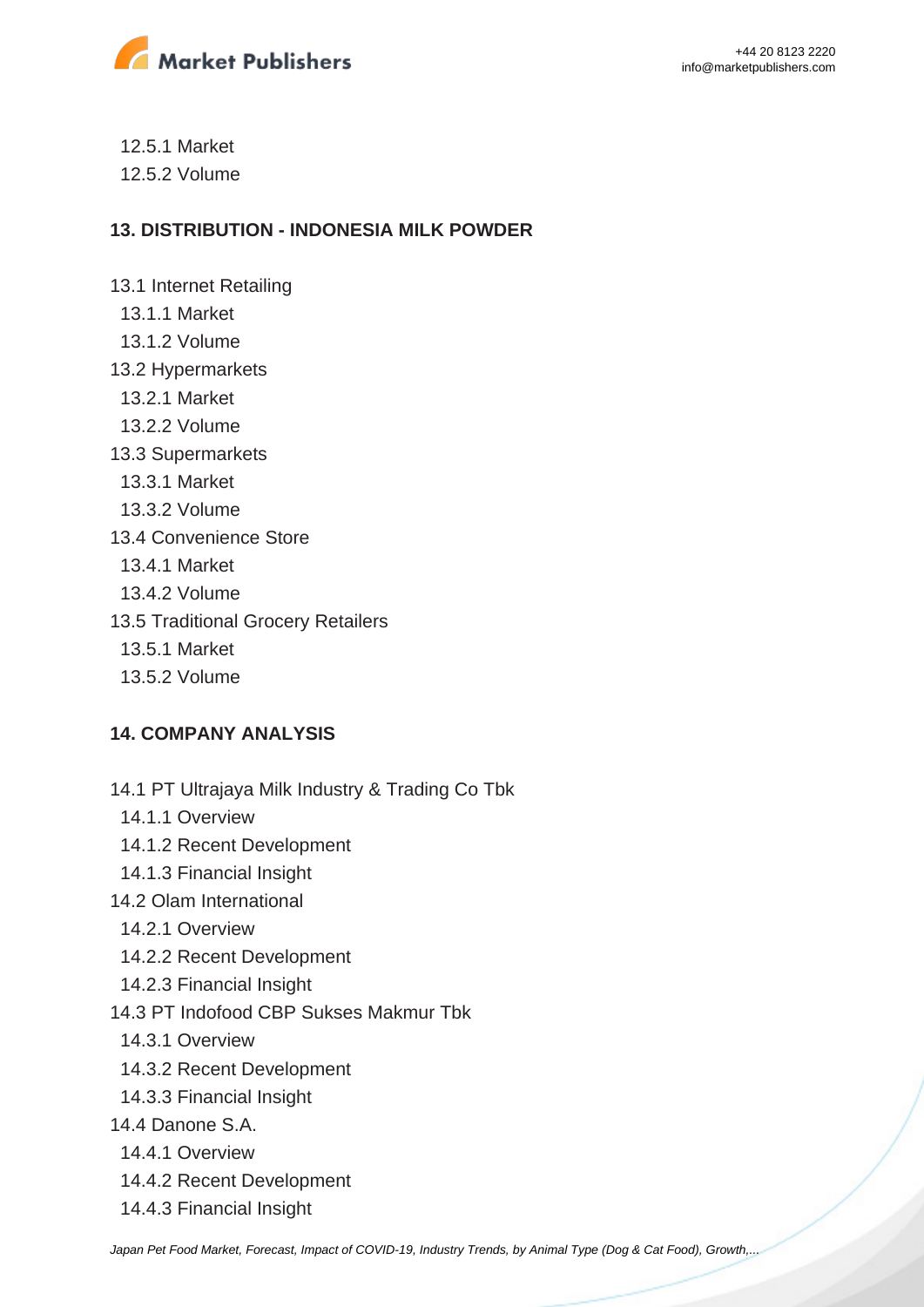

- 14.5 Royal FrieslandCampina N.V.
	- 14.5.1 Overview
	- 14.5.2 Recent Development
	- 14.5.3 Financial Insight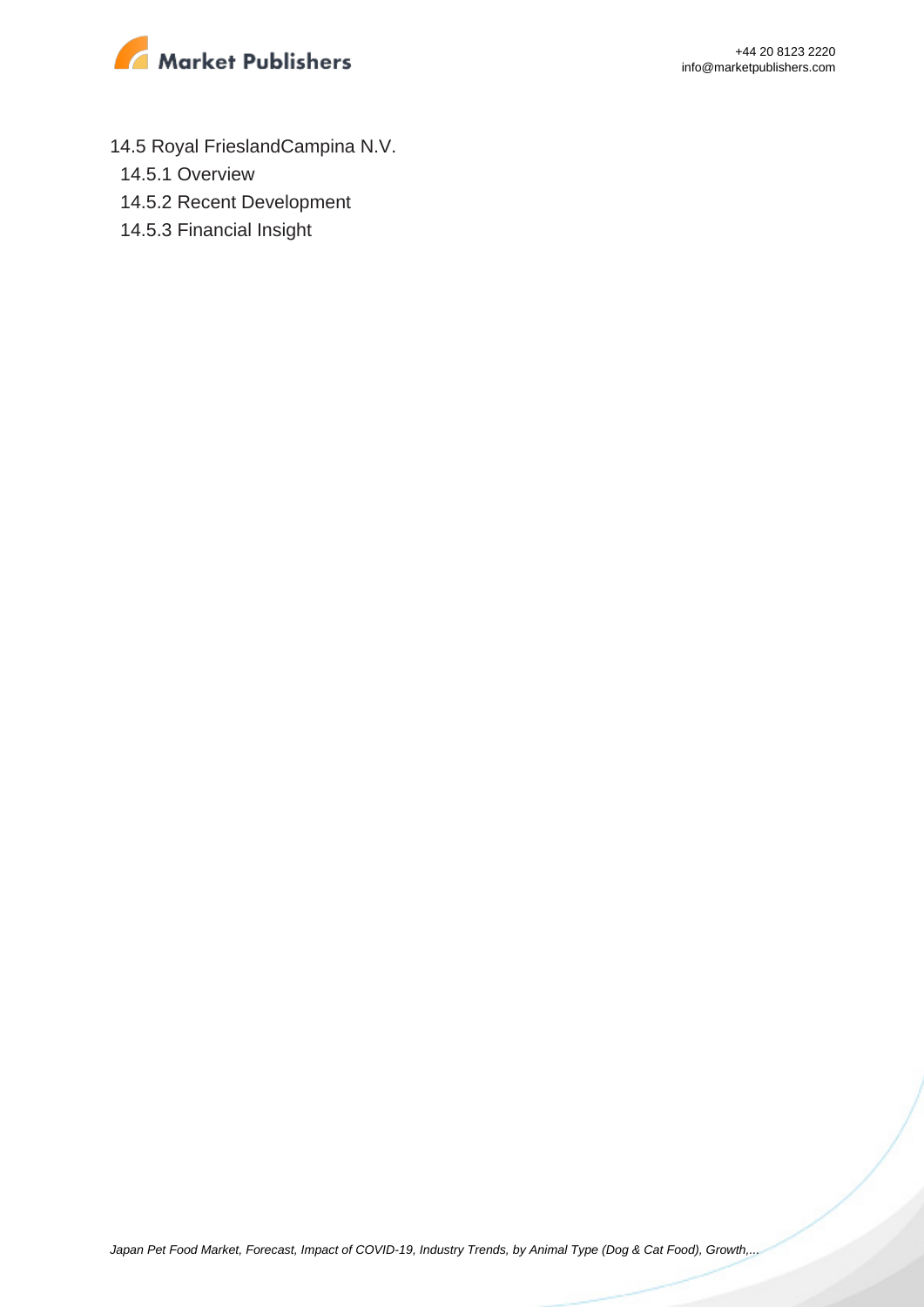

# **List Of Figures**

# **LIST OF FIGURES:**

Figure-01: Indonesia Milk Powder Consumption Market (Million US\$), 2016 – 2020 Figure-02: Forecast for – Indonesia Milk Powder Consumption Market (Million US\$),  $2021 - 2026$ Figure-03: Indonesia Milk Powder Consumption Volume (Thousand MT), 2016 – 2020 Figure-04: Forecast for – Indonesia Milk Powder Consumption Volume (Thousand MT),  $2021 - 2026$ Figure-05: Indonesia Milk Powder Import Market (Million US\$), 2016 – 2020 Figure-06: Forecast for – Indonesia Milk Powder Import Market (Million US\$), 2021 – 2026 Figure-07: Indonesia Milk Powder Import Volume (Thousand MT), 2016 – 2020 Figure-08: Forecast for – Indonesia Milk Powder Import Volume (Thousand MT), 2021 – 2026 Figure-09: Production – Whole Milk Powder Market (Million US\$), 2016 – 2020 Figure-10: Production – Forecast for 0Whole Milk Powder Market (Million US\$), 2021 – 2026 Figure-11: Production – Whole Milk Powder Volume (Thousand Tons), 2016 – 2020 Figure-12: Production – Forecast for Whole Milk Powder Volume (Thousand Tons), 2021 – 2026 Figure-13: Consumption – Skimmed Milk Powder Market (Million US\$), 2016 – 2020 Figure-14: Consumption – Forecast for Skimmed Milk Powder Market (Million US\$),  $2021 - 2026$ Figure-15: Consumption – Skimmed Milk Powder Volume (Thousand Tons), 2016 – 2020 Figure-16: Consumption – Forecast for Skimmed Milk Powder Volume (Thousand Tons), 2021 – 2026 Figure-17: Consumption – Whole Milk Powder Market (Million US\$), 2016 – 2020 Figure-18: Consumption – Forecast for Whole Milk Powder Market (Million US\$), 2021 – 2026 Figure-19: Consumption – Whole Milk Powder Volume (Thousand Tons), 2016 – 2020 Figure-20: Consumption – Forecast for Whole Milk Powder Volume (Thousand Tons),  $2021 - 2026$ Figure-21: Import – Skimmed Milk Powder Market (Million US\$), 2016 – 2020 Figure-22: Import – Forecast for Skimmed Milk Powder Market (Million US\$), 2021 – 2026 Figure-23: Import – Skimmed Milk Powder Volume (Thousand Tons), 2016 – 2020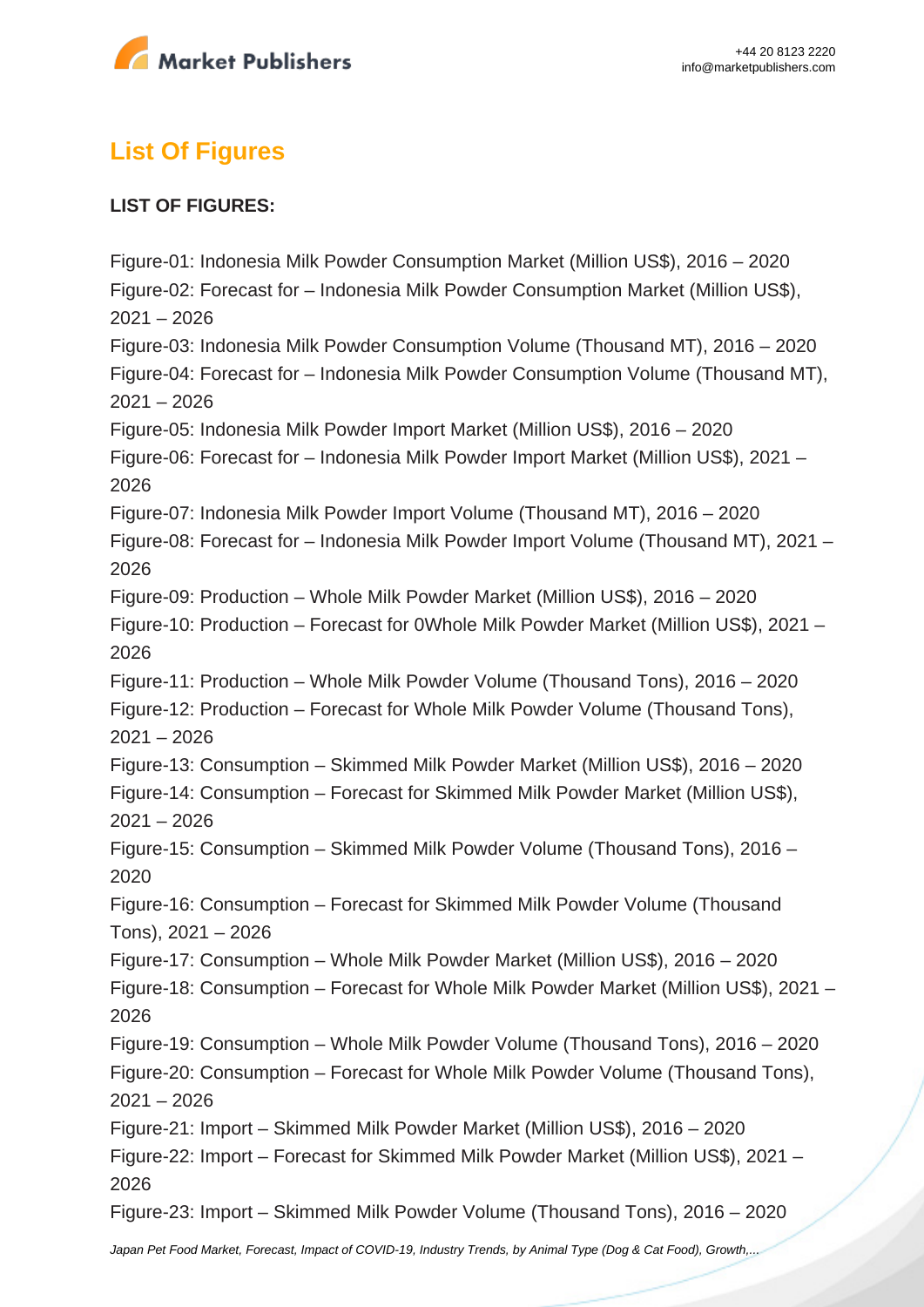

Figure-24: Import – Forecast for Skimmed Milk Powder Volume (Thousand Tons), 2021 – 2026 Figure-25: Import – Whole Milk Powder Market (Million US\$), 2016 – 2020 Figure-26: Import – Forecast for Whole Milk Powder Market (Million US\$), 2021 – 2026 Figure-27: Import – Whole Milk Powder Volume (Thousand Tons), 2016 – 2020 Figure-28: Import – Forecast for Whole Milk Powder Volume (Thousand Tons), 2021 – 2026 Figure-29: Export – Skimmed Milk Powder Volume (Thousand Tons), 2016 – 2020 Figure-30: Export – Whole Milk Powder Volume (Thousand Tons), 2016 – 2020 Figure-31: Export by United States – Indonesia Milk Powder Market (Million US\$), 2016 – 2020 Figure-32: Export by United States – Forecast for Indonesia Milk Powder Market (Million US\$), 2021 – 2026 Figure-33: Export by United States – Indonesia Milk Powder Volume (Thousand MT),  $2016 - 2020$ Figure-34: Export by United States – Forecast for Indonesia Milk Powder Volume (Thousand MT), 2021 – 2026 Figure-35: Export by EU 28 – Indonesia Milk Powder Market (Million US\$), 2016 – 2020 Figure-36: Export by EU 28 – Forecast for Indonesia Milk Powder Market (Million US\$), 2021 – 2026 Figure-37: Export by EU 28 – Indonesia Milk Powder Volume (Thousand MT), 2016 – 2020 Figure-38: Export by EU 28 – Forecast for Indonesia Milk Powder Volume (Thousand MT), 2021 – 2026 Figure-39: Export by New Zealand – Indonesia Milk Powder Market (Million US\$), 2016 – 2020 Figure-40: Export by New Zealand – Forecast for Indonesia Milk Powder Market (Million US\$), 2021 – 2026 Figure-41: Export by New Zealand – Indonesia Milk Powder Volume (Thousand MT),  $2016 - 2020$ Figure-42: Export by New Zealand – Forecast for Indonesia Milk Powder Volume (Thousand MT), 2021 – 2026 Figure-43: Export by Australia – Indonesia Milk Powder Market (Million US\$), 2016 – 2020 Figure-44: Export by Australia – Forecast for Indonesia Milk Powder Market (Million US\$), 2021 – 2026 Figure-45: Export by Australia – Indonesia Milk Powder Volume (Thousand MT), 2016 – 2020 Figure-46: Export by Australia – Forecast for Indonesia Milk Powder Volume (Thousand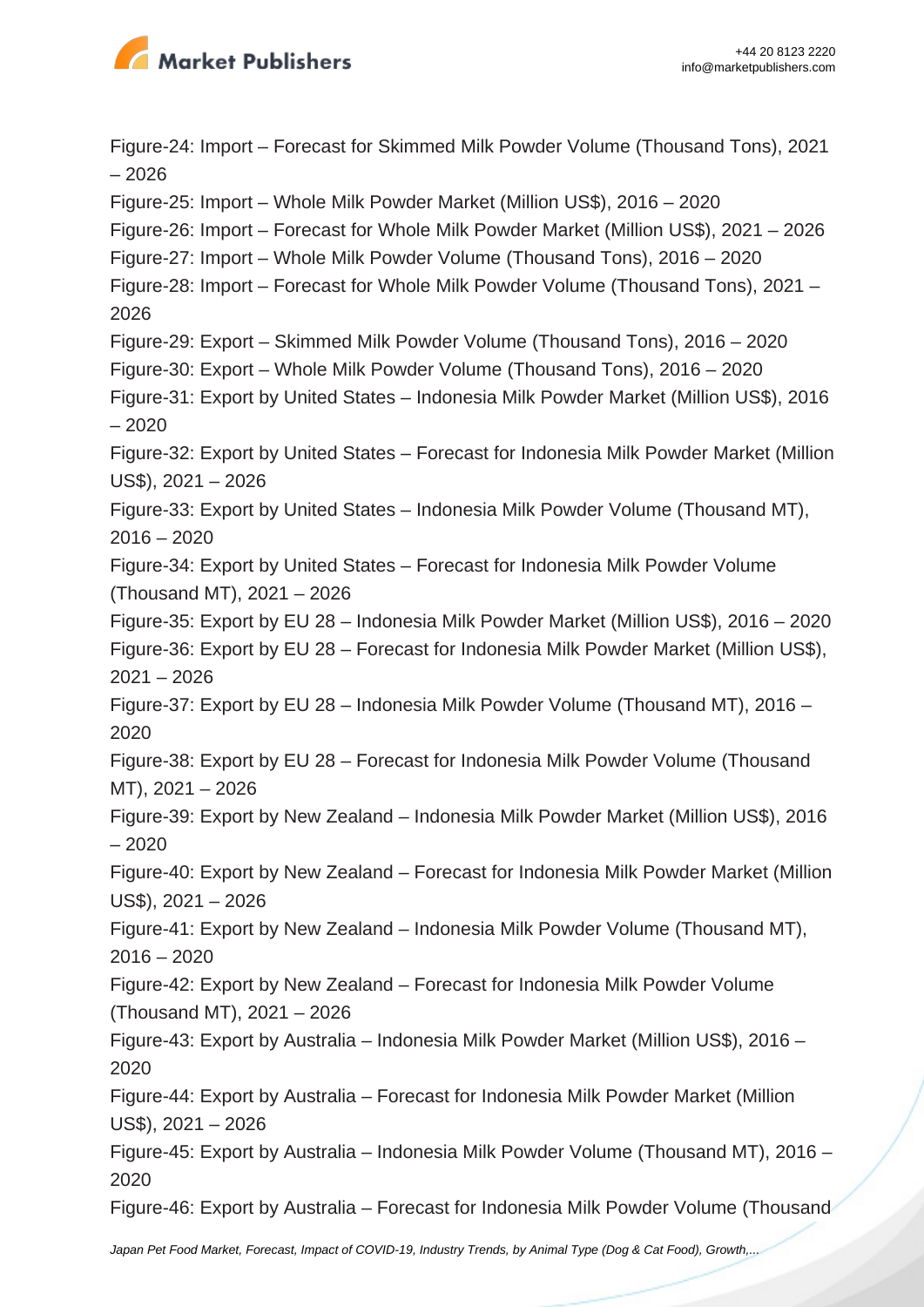

MT), 2021 – 2026 Figure-47: Export by Other Countries – Indonesia Milk Powder Market (Million US\$),  $2016 - 2020$ Figure-48: Export by Other Countries – Forecast for Indonesia Milk Powder Market (Million US\$), 2021 – 2026 Figure-49: Export by Other Countries – Indonesia Milk Powder Volume (Thousand MT),  $2016 - 2020$ Figure-50: Export by Other Countries – Forecast for Indonesia Milk Powder Volume (Thousand MT), 2021 – 2026 Figure-51: Distribution – Internet Retailing Market (Million US\$), 2016 – 2020 Figure-52: Distribution – Forecast for Internet Retailing Market (Million US\$), 2021 – 2026 Figure-53: Distribution – Internet Retailing Volume (Thousand MT), 2016 – 2020 Figure-54: Distribution – Forecast for Internet Retailing Volume (Thousand MT), 2021 – 2026 Figure-55: Distribution – Hypermarkets Market (Million US\$), 2016 – 2020 Figure-56: Distribution – Forecast for Hypermarkets Market (Million US\$), 2021 – 2026 Figure-57: Distribution – Hypermarkets Volume (Thousand MT), 2016 – 2020 Figure-58: Distribution – Forecast for Hypermarkets Volume (Thousand MT), 2021 – 2026 Figure-59: Distribution – Supermarkets Market (Million US\$), 2016 – 2020 Figure-60: Distribution – Forecast for Supermarkets Market (Million US\$), 2021 – 2026 Figure-61: Distribution – Supermarkets Volume (Thousand MT), 2016 – 2020 Figure-62: Distribution – Forecast for Supermarkets Volume (Thousand MT), 2021 – 2026 Figure-63: Distribution – Convenience Store Market (Million US\$), 2016 – 2020 Figure-64: Distribution – Forecast for Convenience Store Market (Million US\$), 2021 – 2026 Figure-65: Distribution – Convenience Store Volume (Thousand MT), 2016 – 2020 Figure-66: Distribution – Forecast for Convenience Store Volume (Thousand MT), 2021 – 2026 Figure-67: Distribution – Traditional Grocery Retailers Market (Million US\$), 2016 – 2020 Figure-68: Distribution – Forecast for Traditional Grocery Retailers Market (Million US\$), 2021 – 2026 Figure-69: Distribution – Traditional Grocery Retailers Volume (Thousand MT), 2016 – 2020 Figure-70: Distribution – Forecast for Traditional Grocery Retailers Volume (Thousand MT), 2021 – 2026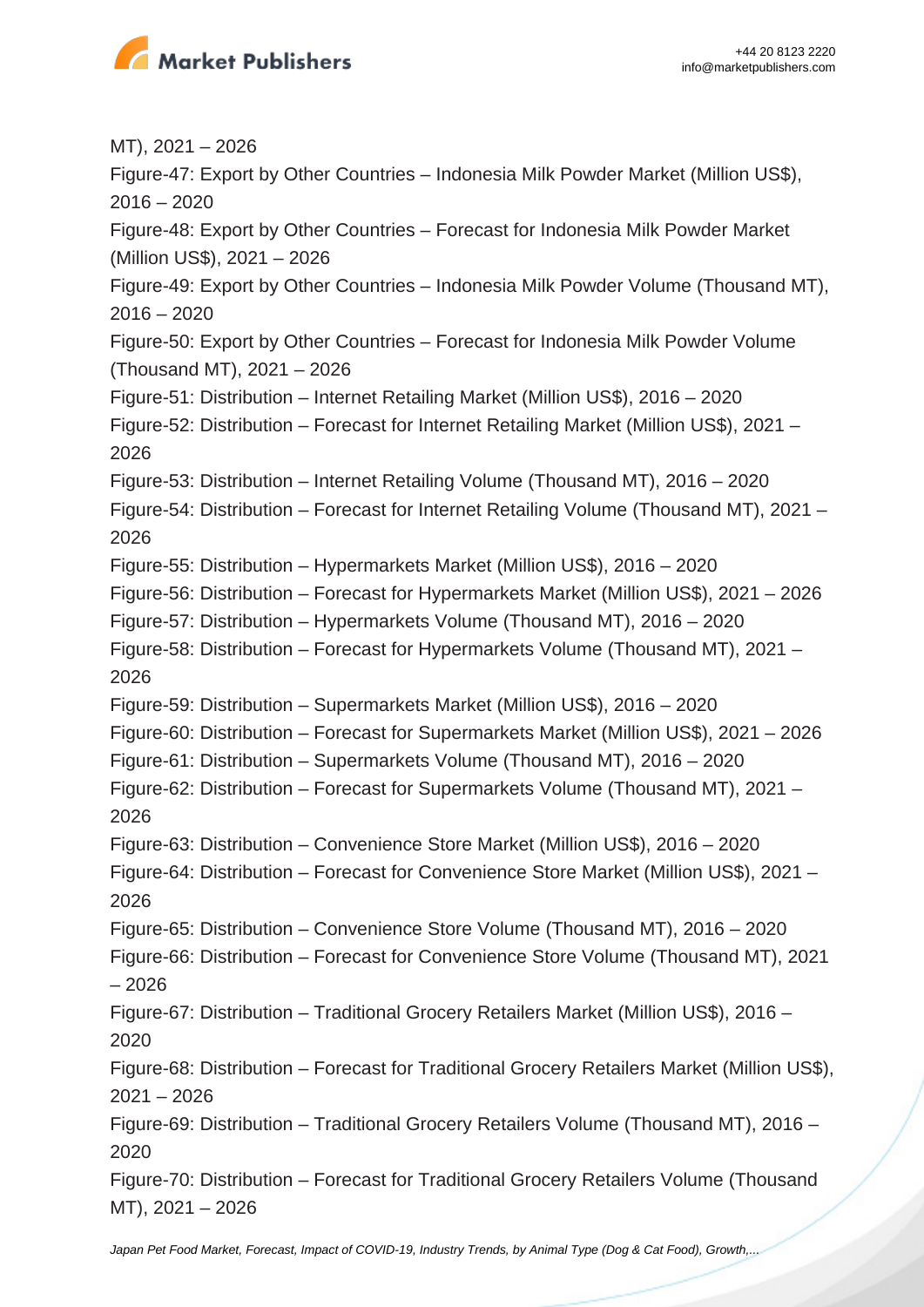

Figure-71: PT Ultrajaya Milk Industry & Trading Co Tbk – Global Revenue (Million US\$), 2016 – 2020

Figure-72: PT Ultrajaya Milk Industry & Trading Co Tbk – Forecast for Global Revenue (Million US\$), 2021 – 2026

Figure-73: Olam International – Global Revenue (Billion US\$), 2016 – 2020

Figure-74: Olam International – Forecast for Global Revenue (Billion US\$), 2021 – 2026 Figure-75: PT Indofood CBP Sukses Makmur Tbk – Global Revenue (Billion US\$), 2016 – 2020

Figure-76: PT Indofood CBP Sukses Makmur Tbk – Forecast for Global Revenue (Billion US\$), 2021 – 2026

Figure-77: Danone S.A. – Global Revenue (Billion US\$), 2016 – 2020

Figure-78: Danone S.A. – Forecast for Global Revenue (Billion US\$), 2021 – 2026

Figure-79: Royal FrieslandCampina N.V. – Global Revenue (Billion US\$), 2016 – 2020

Figure-80: Royal FrieslandCampina N.V. – Forecast for Global Revenue (Billion US\$), 2021 – 2026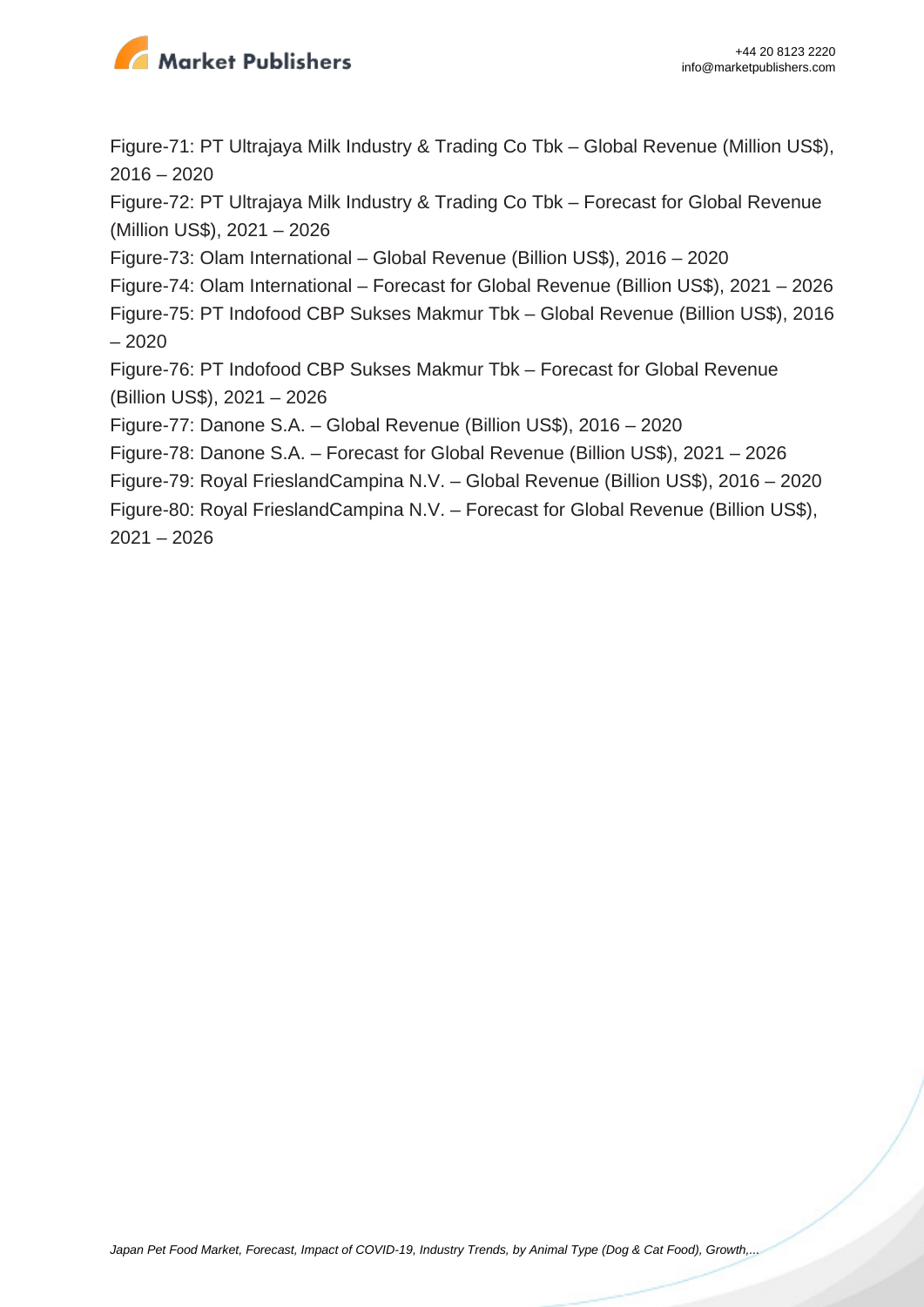

# **List Of Tables**

# **LIST OF TABLES:**

Table-01: Indonesia Milk Powder Market Share by Consumption (Percent), 2016 – 2020 Table-02: Forecast for – Indonesia Milk Powder Market Share by Consumption (Percent), 2021 – 2026 Table-03: Indonesia Milk Powder Market Share by Import (Percent), 2016 – 2020 Table-04: Forecast for – Indonesia Milk Powder Market Share by Import (Percent), 2021 – 2026 Table-05: Indonesia Milk Powder Market Share by Distribution (Percent), 2016 – 2020 Table-06: Forecast for – Indonesia Milk Powder Market Share by Distribution (Percent),  $2021 - 2026$ Table-07: Indonesia Milk Powder Market Share by Countries Exporting (Percent), 2016 – 2020 Table-08: Forecast for – Indonesia Milk Powder Market Share by Countries Exporting (Percent), 2021 – 2026 Table-09: Indonesia Milk Powder Volume Share by Consumption (Percent), 2016 – 2020 Table-10: Forecast for – Indonesia Milk Powder Volume Share by Consumption (Percent), 2021 – 2026 Table-11: Indonesia Milk Powder Volume Share by Import (Percent), 2016 – 2020

Table-12: Forecast for – Indonesia Milk Powder Volume Share by Import (Percent), 2021 – 2026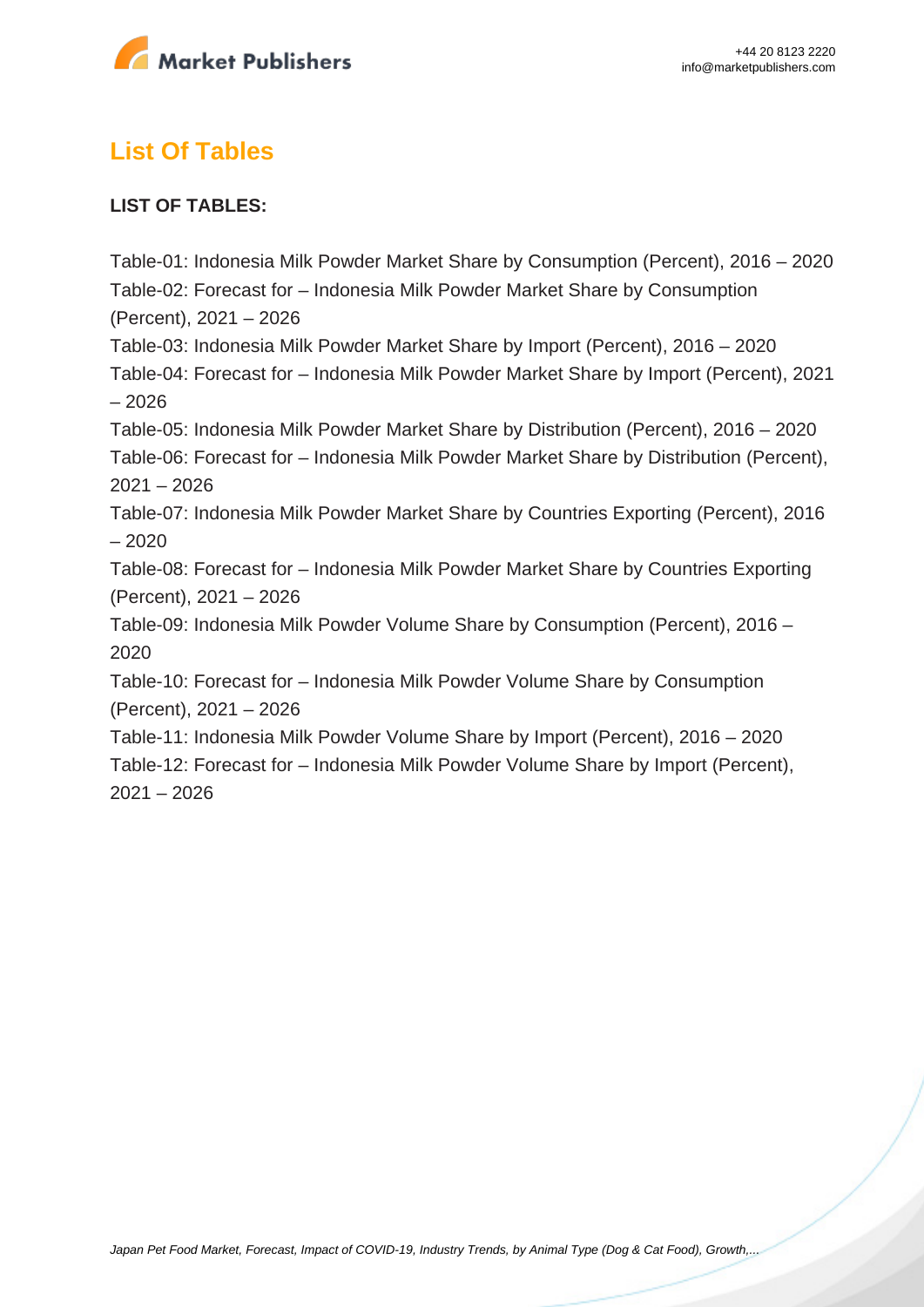

# I would like to order

Product name: Japan Pet Food Market, Forecast, Impact of COVID-19, Industry Trends, by Animal Type (Dog & Cat Food), Growth, Opportunity Company Analysis Product link: [https://marketpublishers.com/r/J0398A130983EN.html](https://marketpublishers.com/report/consumers_goods/pet_products/japan-pet-food-market-forecast-impact-of-covid-19-industry-trends-by-animal-type-dog-cat-food-growth-opportunity-company-analysis.html) Price: US\$ 2,290.00 (Single User License / Electronic Delivery) If you want to order Corporate License or Hard Copy, please, contact our Customer Service: [info@marketpublishers.com](mailto:info@marketpublishers.com)

# Payment

To pay by Credit Card (Visa, MasterCard, American Express, PayPal), please, click button on product page [https://marketpublishers.com/r/J0398A130983EN.html](https://marketpublishers.com/report/consumers_goods/pet_products/japan-pet-food-market-forecast-impact-of-covid-19-industry-trends-by-animal-type-dog-cat-food-growth-opportunity-company-analysis.html)

To pay by Wire Transfer, please, fill in your contact details in the form below:

First name: Last name: Email: Company: Address: City: Zip code: Country: Tel: Fax: Your message:

\*\*All fields are required

Custumer signature

Please, note that by ordering from marketpublishers.com you are agreeing to our Terms & Conditions at<https://marketpublishers.com/docs/terms.html>

To place an order via fax simply print this form, fill in the information below and fax the completed form to +44 20 7900 3970